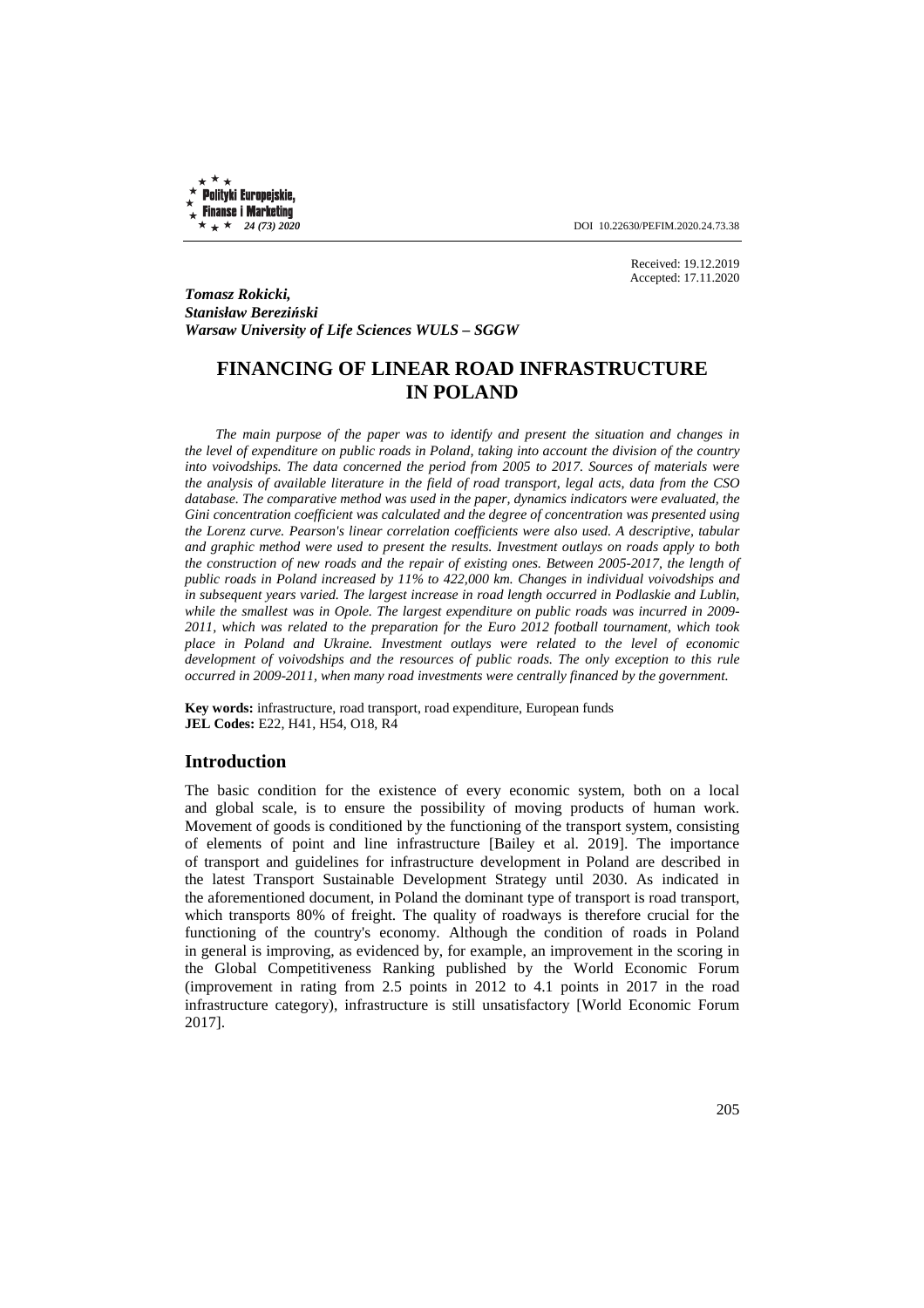Pursuant to the Act on Public Roads [1985] and executive acts for this Act [Rozporządzenie … 1999], public roads in Poland are divided into classes and categories. The classes describe technical and functional requirements. In turn, categories are closely related to road financing and management. The Act on public roads [1985] distinguishes the following categories of roads in Poland: national, provincial, poviat and municipal. As shown from data presented in the Strategy, over 95% of roads are managed by local government units. It is worth noting that although national roads constitute only 4.6% of the total roads, they support as much as 40% of traffic, performing 85% of freight and 75% of passenger transport [Strategia… 2019].

The costs of building and maintaining road line infrastructure in Poland are borne by the central and local government authorities, which, depending on the category of road, are responsible for its management. In the case of national roads, the management is carried out by the minister responsible for transport through the General Director for National Roads and Motorways. An additional instrument for the implementation of road investments is the National Road Fund [Ustawa… 1994]. The funds used come from the national budget, in particular from taxes, fuel charges, etc. Funds within the European Union are a separate source of funding, in particular funds under the already completed TEN-T (Transeuropean Transport Network) project and CEF project (Connecting Europe Facility) replacing it from 2016 [Tyc 2017].

In the case of local government roads, the basic source of funds for road maintenance and investments is the unit's own budget. From the end of 2018, local governments can also use the Local Government Road Fund fed with money transferred from the state budget, the National Fund for Environmental Protection and Water Management and the State Forests National Forest Holding [Ustawa … 2018]. In the same year, the Mosty Plus program was launched to help local governments carry out expensive bridge crossings. However, due to limited resources in the budgets of local government units, the most important source of road financing are funds from the European Union structural funds [Strategia… 2019, Tyc 2017].

Despite access to various sources of financing, especially at the level of local governments, the funds allocated to road infrastructure are not sufficient, and disparities in the quality and equipment of roads in Poland in regional terms are very high [GDDKiA 2019].

#### **Aim, materials and methods**

The main purpose of the paper was to identify and present the situation and changes in the level of expenditure on public roads in Poland. Public roads include all roads with a hard surface and a ground surface. For the needs of the paper, specific objectives were formulated, i.e. determining the degree of concentration of investment expenditure in Poland, showing the dynamics of changes in the length of public roads and their density, determining the relationship between the level of investment expenditure on public roads and economic growth. The research concerned Poland, taking into account the division into voivodships. The research area was selected in a targeted manner. The data concerned 2005-2017. The sources of materials were the analysis of available literature in the field of road transport, legal acts, data from the CSO database. The comparative method was used in the paper, dynamics indicators were evaluated, the Gini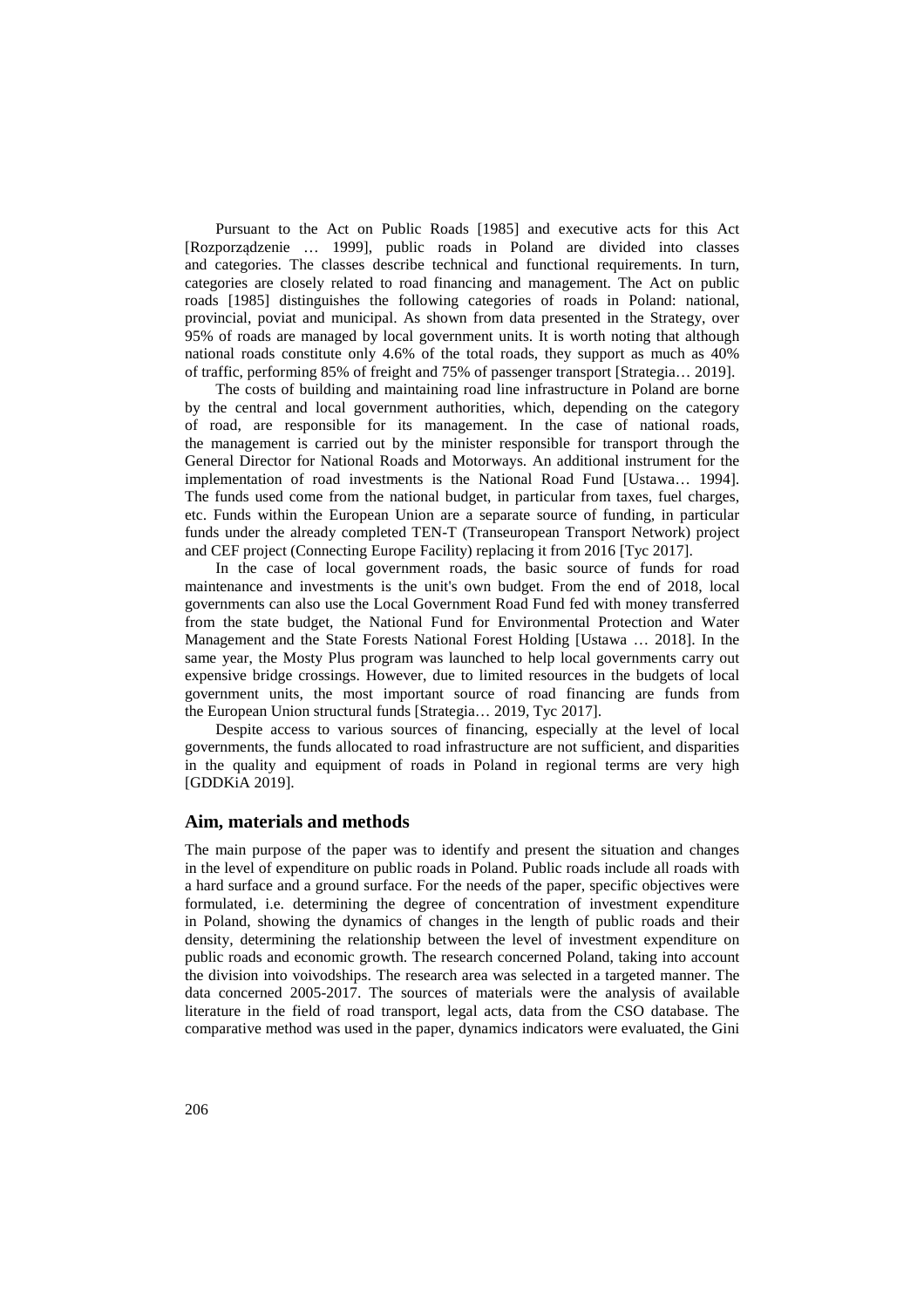concentration coefficient was calculated and the degree of concentration was presented using the Lorenz curve. Pearson's linear correlation coefficients were also used. A descriptive, tabular and graphic method was used to present the test results.

#### **Research results and discussion**

The length of public roads varied in individual voivodships. In 2017, the most public car roads were in the Masovia (54.7 thousand km), Greater Poland (40.8 thousand km) and Lublin (37.0 thousand km) voivodships, while the least were in the Opole voivodship (10.5 thousand km), Lubusz (15.5 thousand km) and Świętokrzyskie. However, the dynamics of changes differed in individual voivodships. In the years 2005-2017, the most public roads arrived in the Podlasie (37.5%) and Lublin (25.3%) provinces (Table 1). They were also voivodships of Eastern Poland bordering Belarus and Ukraine, i.e. important trade partners. In turn, the length of roads in Opole and Silesia voivodships slightly decreased. Differences in the dynamics of the length of public roads in individual periods can also be noticed. In virtually all voivodships, the number of motorways increased in the years 2009-2011, which was the period immediately preceding the European Football Championships Euro 2012, which were organized in Poland and Ukraine. This was associated with allocating large expenditures to adapt roads to European requirements. Both before and after this period, the increase in the length of roads was much smaller. There were also voivodships in which the road length was reduced at certain times. In 2005-2017, the total length of public roads in Poland increased by 11%.

|                    | <b>Dynamics indicators in years</b> |           |           |           |           |  |
|--------------------|-------------------------------------|-----------|-----------|-----------|-----------|--|
| <b>Voivodships</b> | 2005-2008                           | 2009-2011 | 2012-2014 | 2015-2017 | 2005-2017 |  |
| Podlaskie          | 99.68                               | 131.05    | 103,55    | 101,67    | 137,53    |  |
| Lublin             | 102,14                              | 114,71    | 101,08    | 105,79    | 125,28    |  |
| Lubusz             | 101,33                              | 102,55    | 108,88    | 104,22    | 117,92    |  |
| Subcarpathia       | 100,95                              | 102,58    | 109,36    | 101,36    | 114,78    |  |
| Pomerania          | 100,32                              | 113,30    | 103,16    | 97,50     | 114,32    |  |
| West Pomerania     | 102,43                              | 106.31    | 103,21    | 100,63    | 113,10    |  |
| Lesser Poland      | 100,86                              | 105,72    | 99,32     | 104.90    | 111,09    |  |
| Kuyavia-Pomerania  | 100.66                              | 105,52    | 100,74    | 102,70    | 109,90    |  |
| Masovia            | 99,76                               | 106,87    | 100,52    | 102,31    | 109,65    |  |
| Łódź               | 99,96                               | 110,09    | 99,55     | 99,54     | 109,05    |  |
| Lower Silesia      | 100,24                              | 105,35    | 99,80     | 100,64    | 106,06    |  |
| Swietokrzyskie     | 100,09                              | 101,83    | 100,45    | 101,95    | 104,37    |  |
| Greater Poland     | 101,64                              | 99,12     | 100,84    | 101,26    | 102,88    |  |
| Warmia-Masuria     | 99,66                               | 106,98    | 99,28     | 96,92     | 102,58    |  |
| Silesia            | 98,73                               | 107,06    | 97,09     | 96,99     | 99,53     |  |
| Opole              | 98,74                               | 105.43    | 96,47     | 95,72     | 96,13     |  |
| Poland             | 100.49                              | 107,55    | 101.16    | 101,27    | 110.71    |  |

**Table 1.** Dynamics indicators with a variable basis, for the length of public roads in Poland in 2005-2017 (first year in a given period  $= 100$ )

Source: authors' own study based on CSO data.

The length of public roads often depends on the area of the voivodship. As a rule, larger voivodships had more kilometers of roads. Therefore, the more appropriate measure is the density of public roads expressed per 100 km<sup>2</sup>. The highest density of public roads in 2017 occurred in the following provinces: Lesser Poland, Silesia and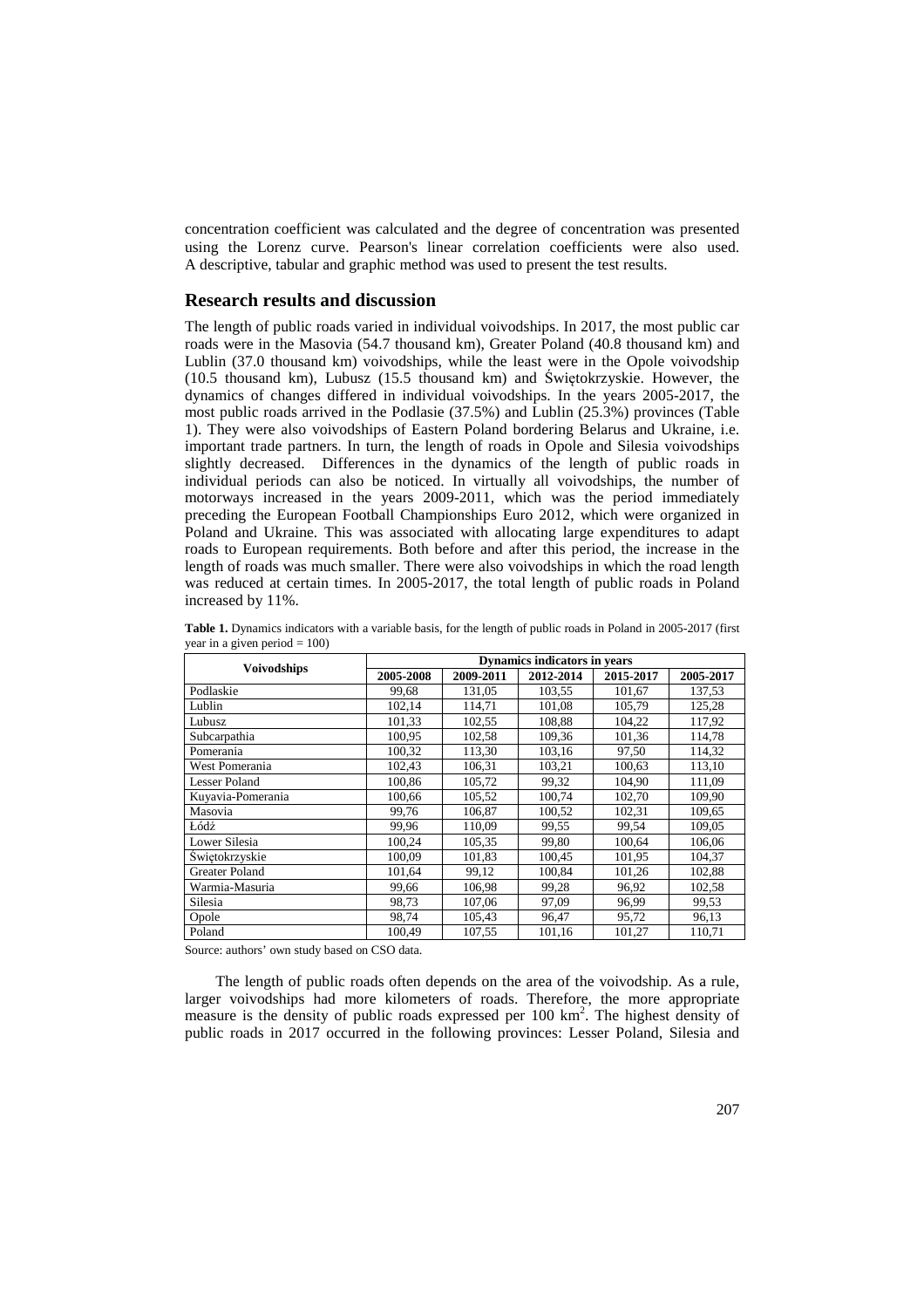Masovia (Table 2). They were the most developed regions of the country. In turn, the weakest road network was in the West Pomeranian, Warmian-Masurian and Lubusz voivodships. The first two local government units were characterized by the occurrence of terrain obstacles in the form of lakes. When assessing infrastructure, attention should be paid to the dynamics of change. It was the same as in the case of the length of roads.

|                       | Length of public roads per $100 \text{ km}^2$ by year |        |        |        |        |  |
|-----------------------|-------------------------------------------------------|--------|--------|--------|--------|--|
| <b>Voivodships</b>    | 2005                                                  | 2008   | 2011   | 2014   | 2017   |  |
| <b>Lesser Poland</b>  | 187,50                                                | 188,60 | 199,90 | 198,00 | 207,70 |  |
| Silesia               | 203,60                                                | 200,30 | 215,20 | 208,30 | 202,00 |  |
| Masovia               | 140,20                                                | 139,90 | 149,50 | 150,20 | 153,80 |  |
| Kuyavia-Pomerania     | 139,00                                                | 139,90 | 147,60 | 148,70 | 152,70 |  |
| Świętokrzyskie        | 143,60                                                | 143,50 | 146.30 | 146,70 | 149,60 |  |
| Lublin                | 117.60                                                | 120.10 | 137.80 | 139.20 | 147,30 |  |
| Łódź                  | 131,10                                                | 131,10 | 144,30 | 143,70 | 143,00 |  |
| <b>Greater Poland</b> | 133,10                                                | 135,30 | 134,10 | 135,20 | 136,90 |  |
| Podlaskie             | 97,00                                                 | 96,70  | 126,80 | 131,30 | 133,40 |  |
| Pomerania             | 108,30                                                | 108,70 | 123,10 | 127,00 | 123,70 |  |
| Lower Silesia         | 112,40                                                | 112,70 | 118,70 | 118,50 | 119,30 |  |
| Subcarpathia          | 102,00                                                | 103,40 | 105,60 | 116,00 | 117,50 |  |
| Opole                 | 115,70                                                | 114,30 | 120,50 | 116,20 | 111,20 |  |
| Lubusz                | 93,70                                                 | 95,00  | 97,40  | 106,00 | 110,50 |  |
| Warmia-Masuria        | 89,50                                                 | 89,10  | 95,40  | 94,70  | 91,90  |  |
| West Pomerania        | 76,50                                                 | 78,40  | 83,30  | 86,00  | 86,60  |  |
| Poland                | 122,00                                                | 122,60 | 131,80 | 133,40 | 135,10 |  |

**Table 2.** Density of public road networks in Poland in 2005-2017

Source: authors' own study based on CSO data.

Investment outlays for public roads in 2005-2017 accounted for almost PLN 288 billion (Table 3). Investment outlays in this case were incurred in order to create new roads or improve them (conversion, extension, reconstruction or modernization).

| <b>Voivodships</b>   | Investment expenditures for public roads in the years (PLN million) |           |           |           |           |  |
|----------------------|---------------------------------------------------------------------|-----------|-----------|-----------|-----------|--|
|                      | 2005-2008                                                           | 2009-2011 | 2012-2014 | 2015-2017 | 2005-2017 |  |
| Masovia              | 7102,00                                                             | 8128,90   | 8167,40   | 9512,00   | 32910,30  |  |
| Silesia              | 5974,00                                                             | 14147,20  | 5959,10   | 4907,40   | 30987,70  |  |
| Łódź                 | 3293,00                                                             | 7177,10   | 11851,80  | 4647,70   | 26969,60  |  |
| Lower Silesia        | 5735,00                                                             | 7677,30   | 3482,90   | 5878,10   | 22773,30  |  |
| Greater Poland       | 4064.00                                                             | 7315,50   | 5264.80   | 5324.50   | 21968,80  |  |
| Subcarpathia         | 1729,00                                                             | 8236.10   | 7767,20   | 4022,10   | 21754.40  |  |
| <b>Lesser Poland</b> | 4588,00                                                             | 6430.30   | 5333.70   | 4296.90   | 20648.90  |  |
| Kuyavia-Pomerania    | 2959,00                                                             | 7596,20   | 2754,10   | 4857,00   | 18166,30  |  |
| Pomerania            | 4481.00                                                             | 4031.10   | 2303.60   | 5117.10   | 15932,80  |  |
| Warmia-Masuria       | 1985,00                                                             | 4420,60   | 3110,50   | 5326,20   | 14842,30  |  |
| Lublin               | 2225,00                                                             | 3294.80   | 4978,80   | 3812,90   | 14311,50  |  |
| Lubusz               | 1622.00                                                             | 7035.40   | 2299.40   | 2034.90   | 12991.70  |  |
| West Pomerania       | 2515,00                                                             | 3648,10   | 1397,30   | 3358,30   | 10918,70  |  |
| Podlaskie            | 1000,00                                                             | 2829,30   | 3424,00   | 2502,40   | 9755,70   |  |
| Swietokrzyskie       | 1264,00                                                             | 3179,20   | 1808,90   | 2671,70   | 8923,80   |  |
| Opole                | 778,00                                                              | 1092,80   | 848,80    | 1057,70   | 3777,30   |  |
| Poland               | 51309,00                                                            | 96238,90  | 70752,30  | 69326,90  | 287627,10 |  |

**Table 3.** Investment expenditures for public roads in Poland in 2005-2017

Source: authors' own study based on CSO data.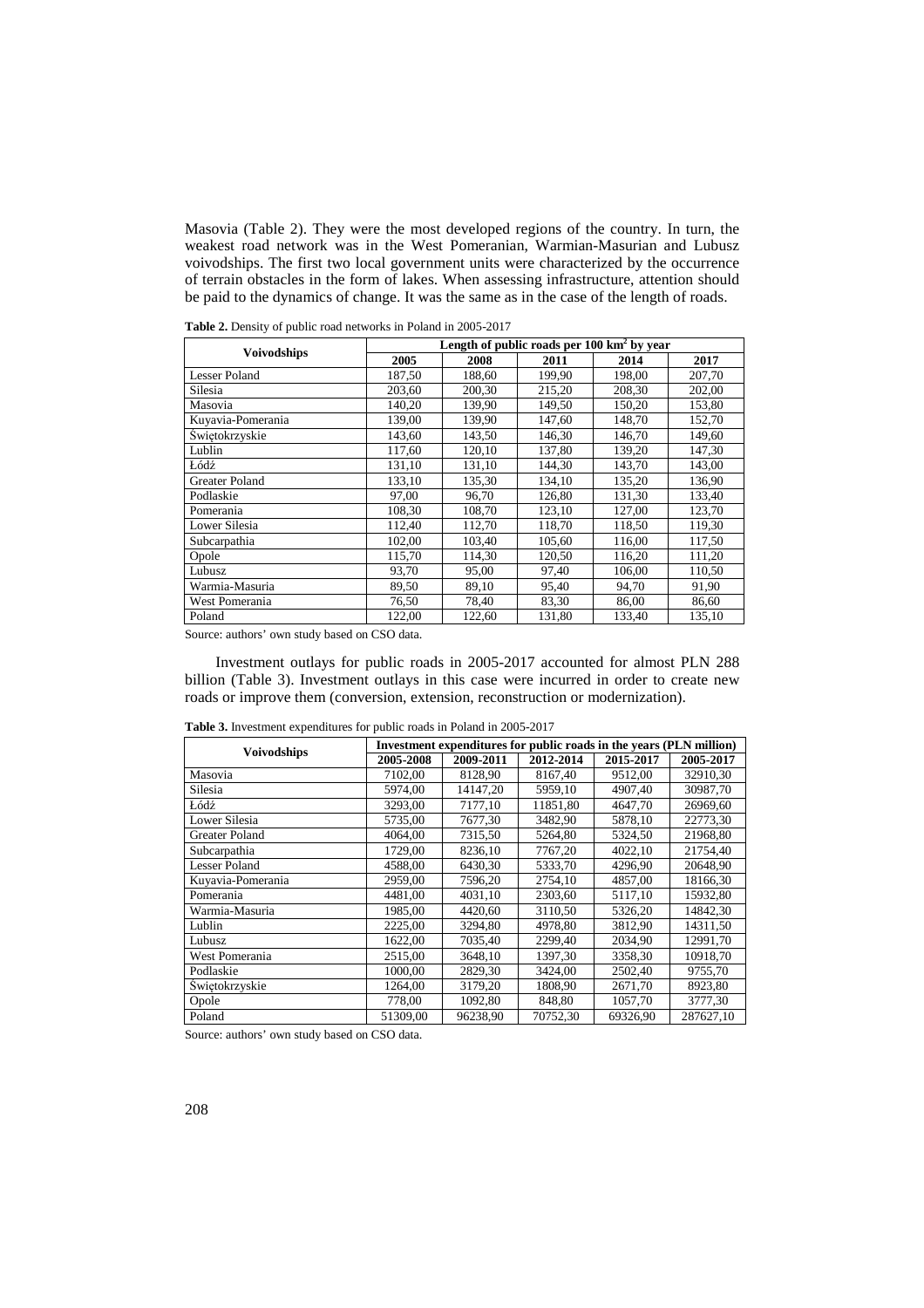Analyzing capital expenditure on roads divided into periods, it can be stated that the largest expenses were incurred in 2009-2011 immediately preceding the European Football Championships organized in 2012 in Poland and Ukraine. Both before and after this period expenses were lower. The largest expenditure on public roads was incurred in the Masovia, Silesia and Łódź voivodships, while the smallest was in the Opole, Świętokrzyskie and Podlaskie voivodships. It can therefore be concluded that the economically better voivodships spent more on roads. In part, this statement can be justified by the financial capabilities of individual self-governments, which when applying for EU funds had to set up their own contribution. However, this claim requires justification as a result of the use of research methods.

The Gini coefficient was used to determine the concentration of investment outlays in Poland. The data concerned 2017, while the number of observations was 16 (all voivodships). The Gini coefficient calculated from the sample was 0.28, while the estimated coefficient for the population was 0.30. This means a poor concentration of investment outlays on public roads in Poland. In addition, this diversity is represented by the Lorenz concentration curve (Figure 1). In 2005, Gini coefficients were higher, respectively 0.34 from the sample and 0.36 estimated for the population. This means that the concentration of investment outlays on public roads in voivodships decreased. They were more evenly distributed due to the area and economic development, even if the potential of individual voivodships was not assessed.



**Figure 1**. Lorenz concentration curve for investment expenditures on public roads in Poland in 2005 and 2017 Source: authors' own study based on CSO data.

In order to determine the relationship between the amount of investment outlays on public roads in Polish voivodships and the basic parameters related to road linear infrastructure and economy, Pearson's linear correlation coefficients were calculated (Table 4).  $P = 0.05$  was adopted as the limit of significance level. Important results are marked in bold in Table 4. Correlation coefficients were calculated for Polish voivodships in individual periods, as well as for the entire 2005-2017 range. The study tried to check the correlation, which does not indicate that a given factor affects another, but that there is a strong or weak relationship between them.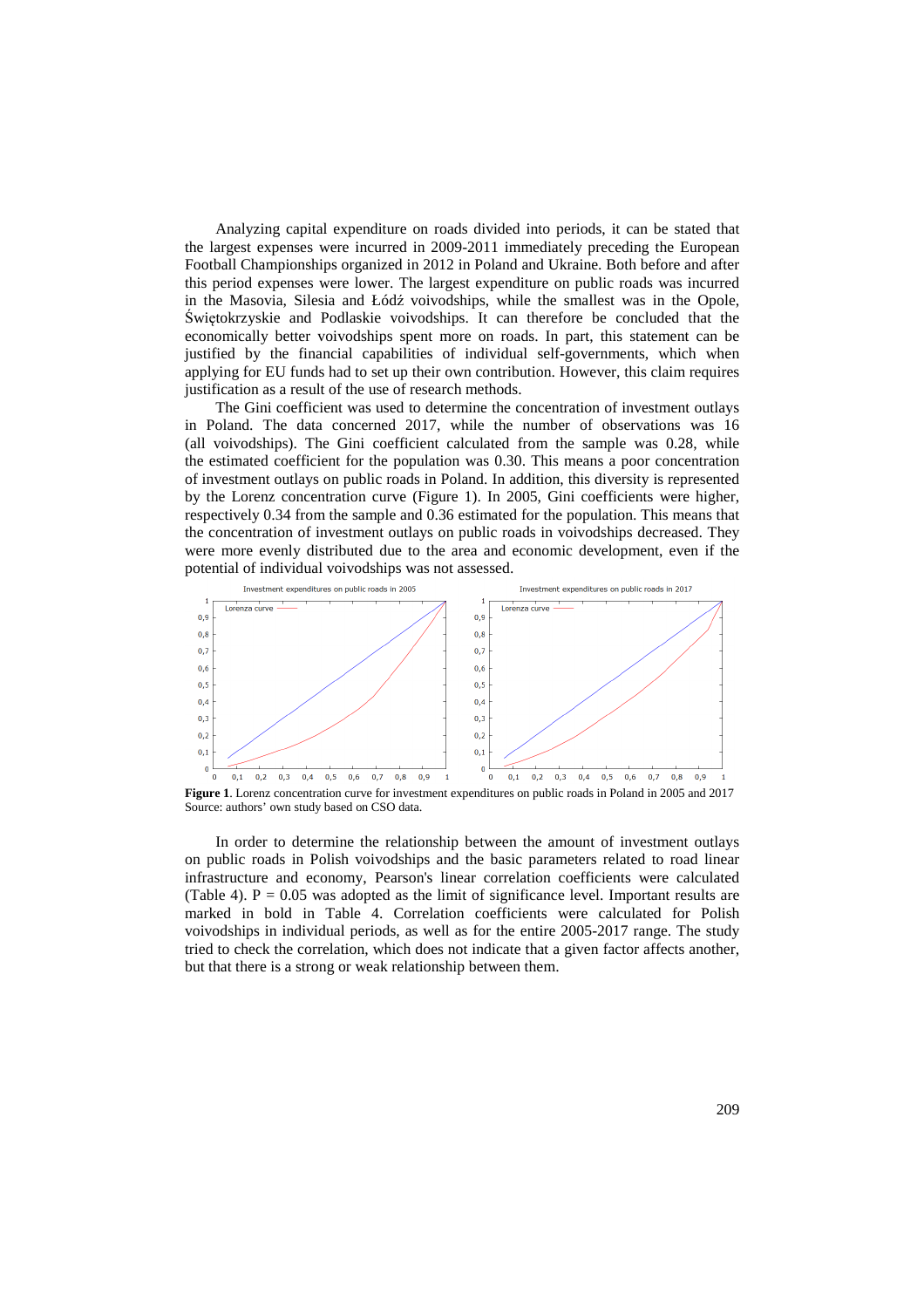|                                                                               |       | Pearson's linear correlation coefficients in years |          |       |       |  |  |
|-------------------------------------------------------------------------------|-------|----------------------------------------------------|----------|-------|-------|--|--|
| <b>Parameters</b>                                                             | 2005- | 2009-                                              | $2012 -$ | 2015- | 2005- |  |  |
|                                                                               | 2008  | 2011                                               | 2014     | 2017  | 2017  |  |  |
| Correlation coefficients between investment expenditures for public roads and |       |                                                    |          |       |       |  |  |
| GDP per capita                                                                | 0,796 | 0.427                                              | 0,313    | 0,657 | 0,492 |  |  |
| p-value                                                                       | 0,001 | 0,003                                              | 0.030    | 0.001 | 0.001 |  |  |
| Sold production of industry per capita                                        | 0,762 | 0.610                                              | 0,258    | 0.506 | 0.484 |  |  |
| p-value                                                                       | 0,001 | 0,001                                              | 0.076    | 0.001 | 0,001 |  |  |
| Length of public roads in km                                                  | 0,564 | 0,293                                              | 0.461    | 0,639 | 0,425 |  |  |
| p-value                                                                       | 0,001 | 0.043                                              | 0.001    | 0,001 | 0,001 |  |  |
| Length of public roads per 100 km2                                            | 0.438 | 0.484                                              | 0.315    | 0.196 | 0,353 |  |  |
| p-value                                                                       | 0,001 | 0,001                                              | 0,029    | 0,182 | 0,001 |  |  |

|  |  |  |  |  | <b>Table 4.</b> Investment expenditures for public roads in Poland in 2005-2017 |
|--|--|--|--|--|---------------------------------------------------------------------------------|
|--|--|--|--|--|---------------------------------------------------------------------------------|

Source: authors' own study based on CSO data.

Significant strong positive relations were found between the volume of investment outlays on public roads and the value of GDP and sold production in both cases per capita. However, the strength of interdependence varied, i.e. the largest was in the first years of Poland's membership in the EU, and the smallest was in 2009-2011. It can therefore be concluded that in the first years after Poland's accession to the EU, the most economically developed voivodships allocated the most funds for road line infrastructure. Such regularities were also seen in the last separate period, i.e. in the years 2015-2017. The years immediately preceding the Euro 2012 tournament completely reversed this rule. Roads were built and renovated in places where it was needed. In the case of the relationship between the amount of investment outlays and the length and density of public roads, the relations were very similar as for economic parameters. The larger road network was associated with the need to incur large expenses for its maintenance. The presented research results indicate a strong relationship between the economic potential and the existing density of the public road network with the amount of investment outlays for the construction and maintenance of this infrastructure. Only in the case of special needs, such as the organization of the Euro 2012 tournament, the rules were different, which involved the central financing of many road investments, important from the point of view of ensuring efficient communication during the championships.

The analysis of road infrastructure in Poland was carried out by Białek and Oleksiuk [2011]. The research concerned the earlier period (2003-2009) and only a part of roads, i.e. with hard surfaces. Similar results were obtained, so the highest dynamics of the increase in the length of roads was in the Podlaskie voivodship. Similar regularities concerned road density. However, the authors did not link the results of road construction with their financing. In turn, Korolewska [2012] carried out an analysis at the state level. The author compared the sources of financing for road transport infrastructure in Poland with other Member States. However, it did not link expenditure on roads with economic parameters. Bek [2011] in his considerations drew attention to the threats arising from European integration and the greater diversity that occurs. The measure of the region's competitiveness is the level of GDP per capita. The author also draws attention to the lower value of EU-financed projects per capita in the case of less developed regions. Żelechowski [2017] pointed out that differences in territorial disparities occur in many public services, such as Internet access, waste collection, etc.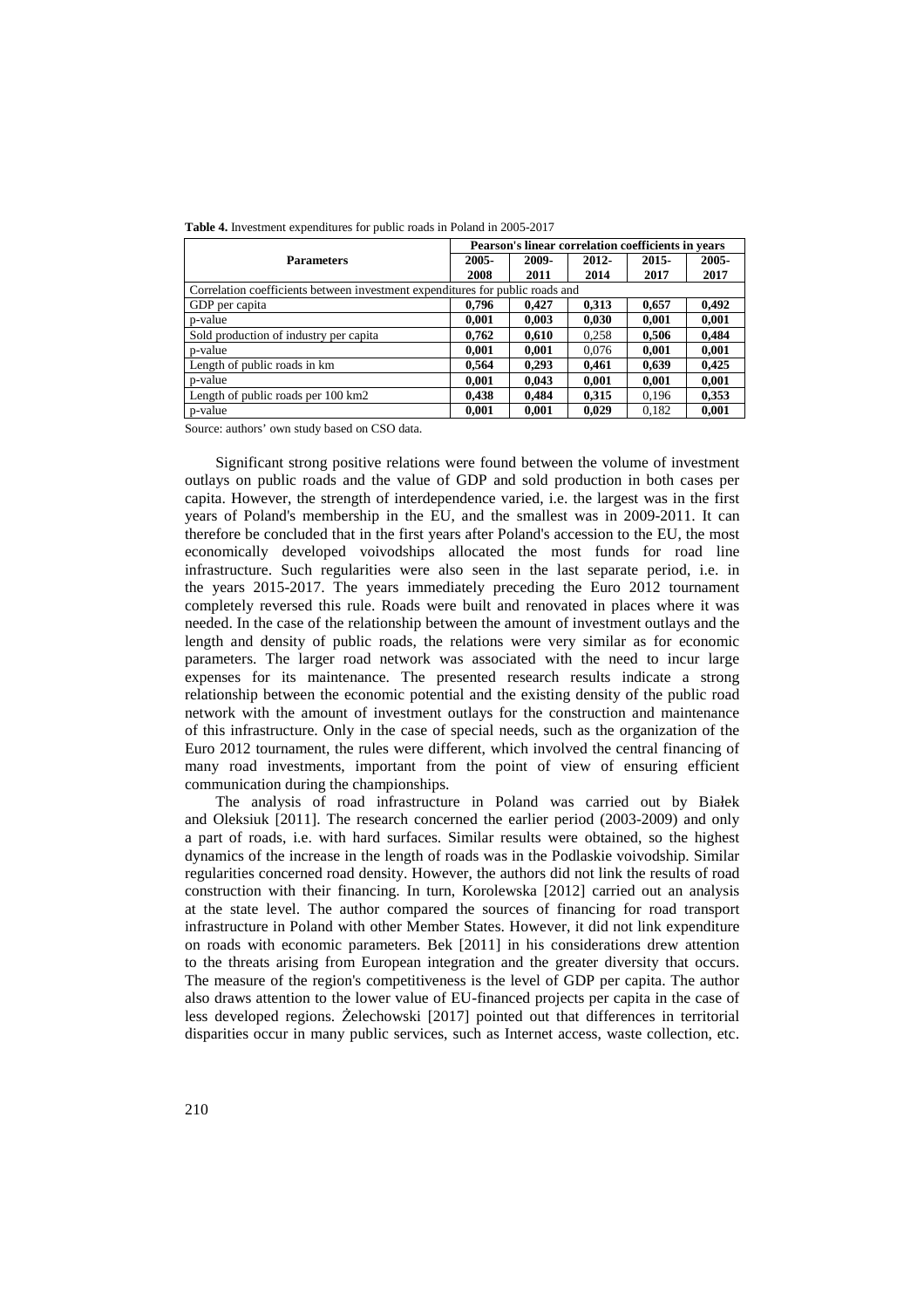Obrębalski and Walesiak [2014] stated that development disparities apply to all areas of functioning, i.e. economics, standard of living, local community, infrastructure.

In studies on the costs of building road infrastructure and its links with the economy in other countries, similar results were obtained. Adu [2009] stated that financing of road construction contributes to easier flow of goods and services, which indirectly influences the acceleration of socio-economic development. Queiroz [2009] showed the relationship between the economic crisis and the financing of motorways. He also presented the possibilities of financing roads on the basis of public-private partnership. Cohen [2012] and the team based on the US market have shown that investments in roads are profitable. According to the authors, one dollar invested in roads in a short period of time allows to get two dollars from production and services. The economic benefits are greater during better economic times. According to the authors, even during an economic recession, expenditure on road infrastructure still causes positive effects in the economy.

#### **Conclusions**

Financing of linear road infrastructure in Poland was carried out mainly with the participation of EU funds. National funds were also available, including those spent by local governments. Investment outlays on roads apply to both the construction of new roads and the repair of existing ones. In 2005-2017, the length of public roads in Poland increased by 11% to 422,000. km. Changes in individual voivodships varied. In relative terms, the most new roads were built in Eastern Poland (Podlaskie and Lublin), and the fewest in South-Western Poland (Opole). In addition, most roads were built in 2009- 2011, regardless of voivodships. It was a period of preparation for the European Football Championships, which took place in Poland and Ukraine in 2012. Road expenses were very high in the run-up to the championships, in anticipation of heavy road traffic from football fans. After 2012, the level of expenditure decreased. The measurable effect of investing in road infrastructure is increasing the density of the road network in individual voivodships. There were disproportions in this respect, because the best density was found in the most economically developed voivodships, while the smallest had terrain obstacles in the form of lakes.

Investment outlays on public roads were related to the wealth of local governments, because the more economically developed voivodships spent more on roads, but also often had a more extensive road network. However, disparities in this respect were reduced, as evidenced by the decrease in the Gini coefficient in 2005-2017. Investment outlays on roads were more and more evenly distributed over individual voivodships. However, economic and road-related parameters were still of key importance. This was confirmed by the results of studies using the Pearson linear correlation coefficient. As a rule, a strong positive correlation was found between the volume of investment expenditure on public roads and the economic potential and existing density of public road networks. Only in the period immediately preceding Euro 2012 were different differences observed. They resulted from central financing of many road investments in the given period.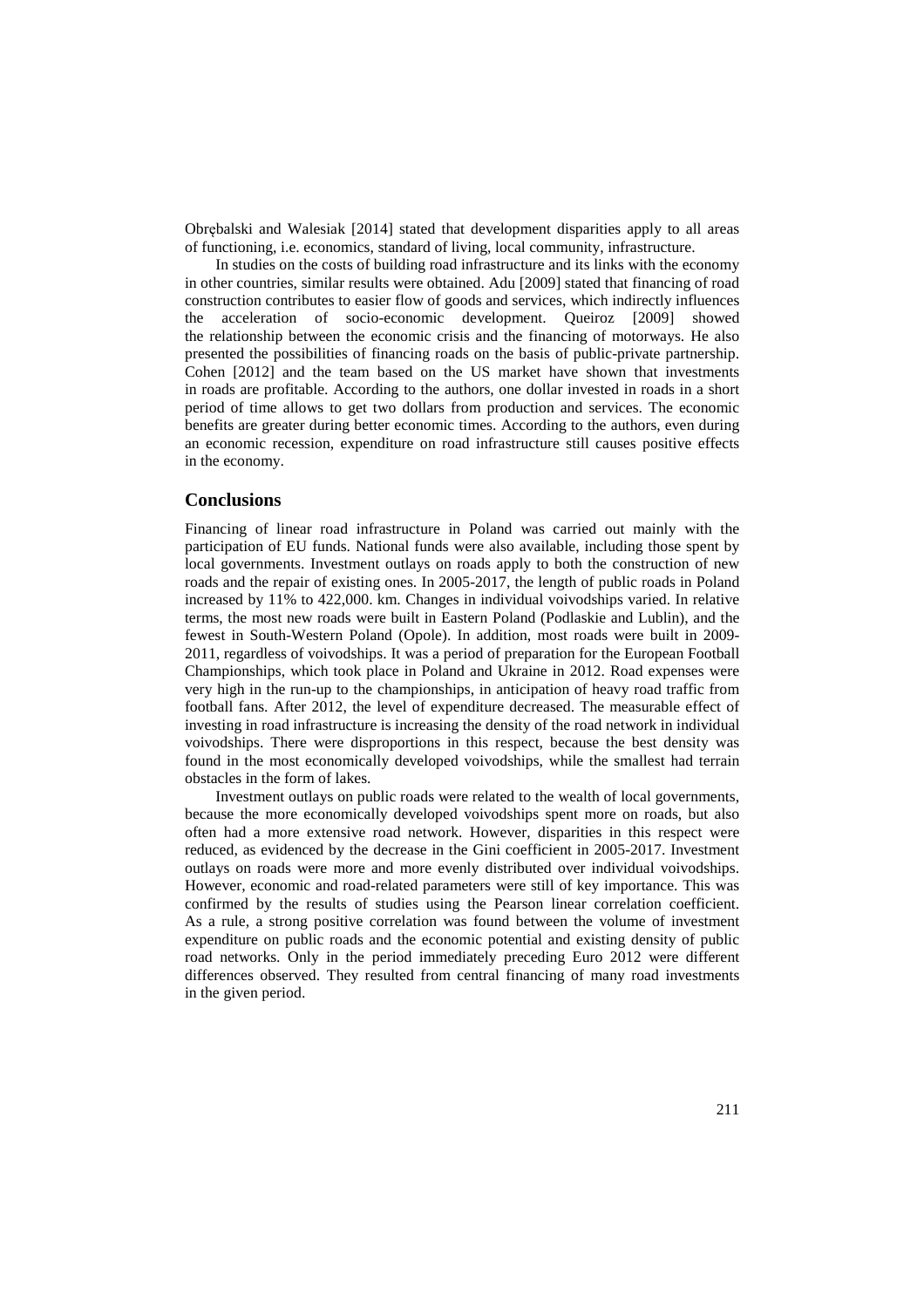## **Bibliography**

Adu, J.: Financing and evaluation of investments in road infrastructure development. Doctoral dissertation, Kwame Nkrumah University of Science and Technology, Ghana, 2009, pp. 1-67.

Bailey D., Glasmeier A., Tomlinson P.R. Tyler P.: Industrial policy: new technologies and transformative innovation policies?, Cambridge Journal of Regions, Economy and Society, 12(2), 2019, pp. 169-177.

Bek J.: Zagrożenia w rozwoju województwa podkarpackiego w aktualnej sytuacji społecznogospodarczej kraju, Zeszyty Naukowe WSEI seria: EkonomiaA, 3(1), 2011, s. 213-234.

Białek J., Oleksiuk A.: Ocena i analiza infrastruktury drogowej w Polsce w ujęciu regionalnym w świetle wykorzystania funduszy Unii Europejskiej, Autobusy: technika, eksploatacja, systemy transportowe, 12, 2011, s. 57-69.

Cohen I., Freiling T., Robinson E.: The economic impact and financing of infrastructure spending, Associated Equipment Distributors, Washington, 2012, pp 1-49.

GDDKiA: Raport o stanie technicznym nawierzchni sieci dróg krajowych na koniec 2018 roku, Warszawa marzec 2019.

GUS: Transport – wyniki działalności w 2017 r., Warszawa, Szczecin 2018.

Korolewska M.: Wydatki publiczne na infrastrukturę transportu lądowego w Polsce, Studia Bas, 4, 2012, s. 79-124.

Obrębalski M., Walesiak M.: Terytorialny wymiar polityki rozwoju regionalnego województwa dolnośląskiego w latach 2014-2020, Prace Naukowe Uniwersytetu Ekonomicznego we Wrocławiu, 331, 2014, s. 96-105.

Program budowy dróg krajowych na lata 2014-2023 (z perspektywą do 2025 r.), Załącznik do uchwały nr 156/2015 Rady Ministrów z dnia 8 września 2015 r.

Queiroz C.: Financing of road infrastructure, In Proceedings of the 5<sup>th</sup> Symposium on Strait Crossings, Trondheim, Norway, June 21-24, 2009, pp. 45-57.

Rozporządzenie Ministra Transportu i Gospodarki Morskiej z dnia 2 marca 1999 r. w sprawie warunków technicznych jakimi powinny odpowiadać drogi publiczne i ich usytuowanie, Dz. U. z 2016 r. poz. 124.

Strategia Zrównoważonego Rozwoju Transportu do 2030 roku, Ministerstwo Infrastruktury, Warszawa 22 marca 2019 r.

Tyc T. P.: Finansowanie infrastruktury transportowej w Polsce z wykorzystaniem europejskich funduszy inwestycyjnych i strukturalnych, Autobusy 6/2017, s. 1286-1293.

World Economic Forum: The Global Competitiveness Report 2017-2018, Genewa 2017.

Ustawa z dnia 21 marca 1985 r. o drogach publicznych, Dz. U. z 2018 r. poz. 2068.

Ustawa z dnia 23 października 2018 r. o Funduszu Dróg Samorządowych, Dz. U. z 2018 poz. 2161.

Ustawa z dnia 27 października 1994 r. o autostradach płatnych oraz o Krajowym Funduszu Drogowym, Dz. U. z 2018 r. poz. 2014.

Żelechowski M.: Terytorialne dysproporcje dostępności usług publicznych w Polsce jako wyzwanie dla polityki spójności, Prace Naukowe Uniwersytetu Ekonomicznego we Wrocławiu, 465, 2017, s. 166-172.

## **Finansowanie liniowej infrastruktury drogowej w Polsce**

## **Streszczenie**

Celem głównym pracy było rozpoznanie i przedstawienie sytuacji oraz zmian w poziomie wydatków na drogi publiczne. Badania dotyczyły Polski, z uwzględnieniem podziału na województwa. Dane dotyczyły lat 2005-2017. Źródła materiałów stanowiła analiza dostępnej